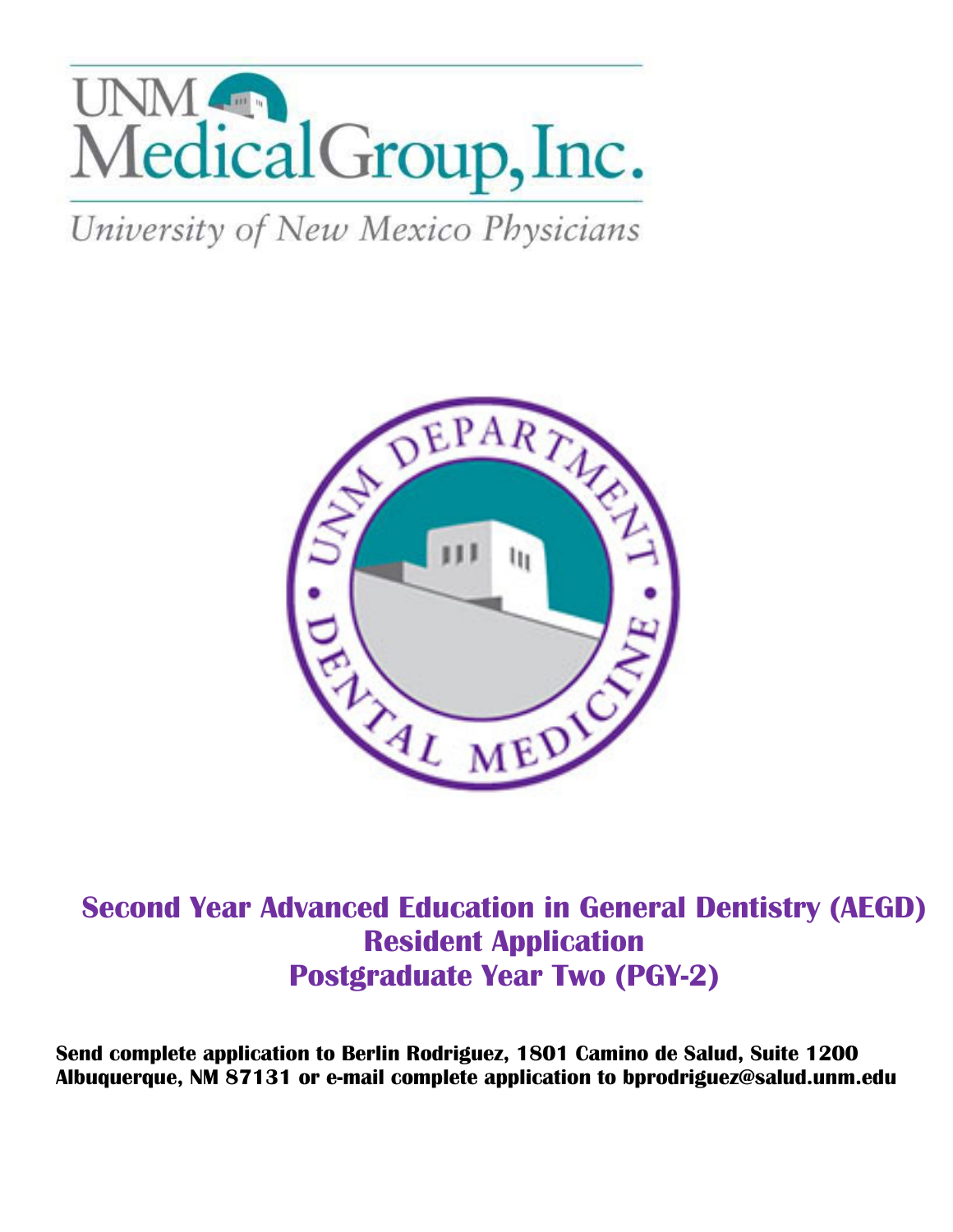

# **APPLICATION FOR ADVANCED EDUCATION IN GENERAL DENTISTRY (AEGD)**

# POSTGRADUATE YEAR TWO (PGY-2) Date of Application: \_\_\_\_\_\_\_\_\_\_\_\_\_\_\_\_\_\_\_\_\_\_\_\_\_\_\_\_\_\_

*Attach Photo*

|                                                                     |                                            |                    |             | <b>Applicant Information</b>                                                                                                                                                                                                            |                                                  |                            |  |
|---------------------------------------------------------------------|--------------------------------------------|--------------------|-------------|-----------------------------------------------------------------------------------------------------------------------------------------------------------------------------------------------------------------------------------------|--------------------------------------------------|----------------------------|--|
| Gender:                                                             |                                            | Female $\Box$ Male | Transgender |                                                                                                                                                                                                                                         |                                                  |                            |  |
| <b>Full Name:</b>                                                   |                                            |                    |             |                                                                                                                                                                                                                                         |                                                  |                            |  |
|                                                                     | Last                                       |                    | First       | M.I.                                                                                                                                                                                                                                    |                                                  | Maiden or Other Names Used |  |
| Date of Birth:                                                      |                                            |                    |             |                                                                                                                                                                                                                                         | <b>Current UNM Dental PYG-1(circle one): YES</b> | NO.                        |  |
| Place of Birth:                                                     |                                            |                    |             | Federal Tax Identification Number:<br>(Indicate if PENDING)                                                                                                                                                                             |                                                  |                            |  |
| National Provider Identifier Number (NPI):<br>(Indicate if APPLIED) |                                            |                    |             | State Tax Identification Number:<br>(Indicate if PENDING)                                                                                                                                                                               |                                                  |                            |  |
| <b>Medicaid Number:</b><br>(Indicate if PENDING)                    |                                            |                    |             | Medicare Number:<br>(Indicate if PENDING)                                                                                                                                                                                               |                                                  |                            |  |
| <b>Address:</b>                                                     |                                            |                    |             |                                                                                                                                                                                                                                         |                                                  |                            |  |
|                                                                     | <b>Street Address</b>                      |                    |             |                                                                                                                                                                                                                                         |                                                  | Apartment/Unit #           |  |
|                                                                     | City                                       |                    |             |                                                                                                                                                                                                                                         | <b>State</b>                                     | ZIP Code                   |  |
| Telephone<br>Number:                                                |                                            |                    |             | Pager<br>Number: William State State State State State State State State State State State State State State State State State State State State State State State State State State State State State State State State State State St |                                                  |                            |  |
| Cell Phone                                                          |                                            |                    |             |                                                                                                                                                                                                                                         |                                                  |                            |  |
| Number:                                                             |                                            |                    |             | E-mail:                                                                                                                                                                                                                                 |                                                  |                            |  |
| Department/<br>Name:                                                | <b>Credentials Correspondence Address:</b> |                    |             |                                                                                                                                                                                                                                         |                                                  |                            |  |
| Address:                                                            |                                            |                    |             |                                                                                                                                                                                                                                         |                                                  |                            |  |
|                                                                     |                                            |                    |             | City                                                                                                                                                                                                                                    | <b>State</b>                                     | ZIP Code                   |  |
| Telephone<br>Number:                                                |                                            |                    |             | Facsimile                                                                                                                                                                                                                               |                                                  |                            |  |
| E-mail:                                                             |                                            |                    |             |                                                                                                                                                                                                                                         |                                                  |                            |  |
| <b>Military Service:</b>                                            |                                            |                    |             |                                                                                                                                                                                                                                         |                                                  |                            |  |
| Branch:                                                             |                                            |                    |             | Date of                                                                                                                                                                                                                                 |                                                  |                            |  |
| Rank:                                                               |                                            |                    |             | Type of                                                                                                                                                                                                                                 |                                                  |                            |  |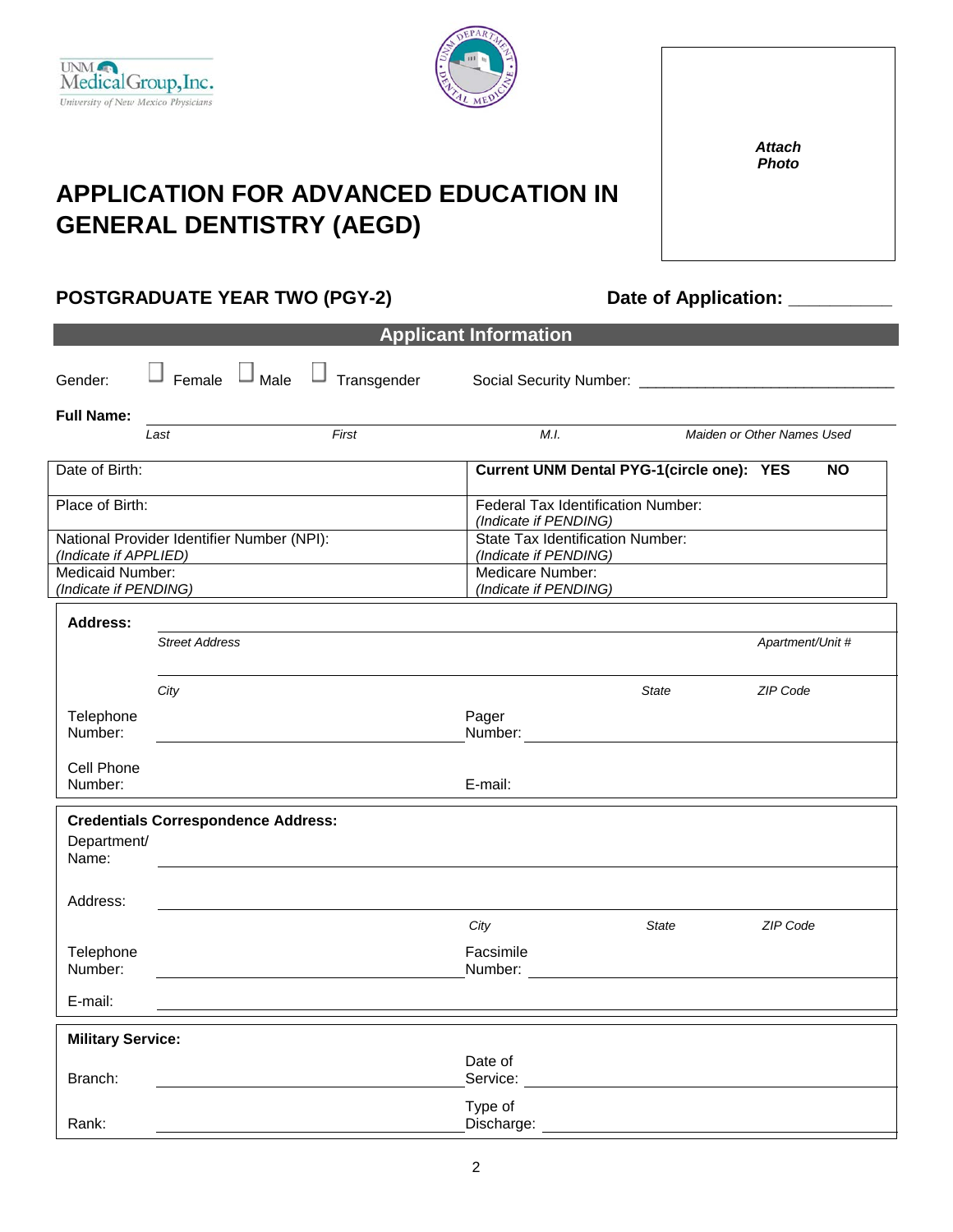



| <b>Citizenship/Immigration:</b> |                                                                                                                                                                         |           |                             |  |  |  |
|---------------------------------|-------------------------------------------------------------------------------------------------------------------------------------------------------------------------|-----------|-----------------------------|--|--|--|
|                                 |                                                                                                                                                                         |           | Immigration                 |  |  |  |
|                                 |                                                                                                                                                                         |           | Certification               |  |  |  |
| Status:                         |                                                                                                                                                                         |           | Number:<br>(if applicable): |  |  |  |
|                                 | Educational Commission for Foreign Medical Graduates Number (if applicable): ______________________<br>Date Issued:<br>(Please attach a copy of your ECFMG Certificate) |           |                             |  |  |  |
| Languages:                      |                                                                                                                                                                         |           |                             |  |  |  |
|                                 |                                                                                                                                                                         |           |                             |  |  |  |
| <b>Certifications:</b>          |                                                                                                                                                                         |           |                             |  |  |  |
| <b>ACLS Certified:</b>          | Yes                                                                                                                                                                     | $\Box$ No | Expires: Expires:           |  |  |  |
| <b>ATLS Certified:</b>          | Yes                                                                                                                                                                     | <b>No</b> | Expires: Expires:           |  |  |  |
| <b>PALS Certified:</b>          | Yes                                                                                                                                                                     | <b>No</b> |                             |  |  |  |

# **Hospital and Healthcare Affiliations**

Please list all hospital staff membership and/or healthcare organization affiliations, and your status (active, courtesy, consulting, etc.). If an institution is no longer in existence, please provide an alternative source of verification. Use a separate paper, if necessary.

| <b>Current Primary Admitting Facility (Hospital Name):</b> |  |  |  |  |
|------------------------------------------------------------|--|--|--|--|
|                                                            |  |  |  |  |
|                                                            |  |  |  |  |
| Telephone Number:                                          |  |  |  |  |
| Facsimile Number:                                          |  |  |  |  |
| Type of Appointment:                                       |  |  |  |  |
| Telephone Number:                                          |  |  |  |  |
| Cell Phone Number:                                         |  |  |  |  |
|                                                            |  |  |  |  |
|                                                            |  |  |  |  |
|                                                            |  |  |  |  |
| Telephone Number:                                          |  |  |  |  |
| Facsimile Number:                                          |  |  |  |  |
| Type of Appointment:                                       |  |  |  |  |
| Telephone Number:                                          |  |  |  |  |
| Cell Phone Number:                                         |  |  |  |  |
|                                                            |  |  |  |  |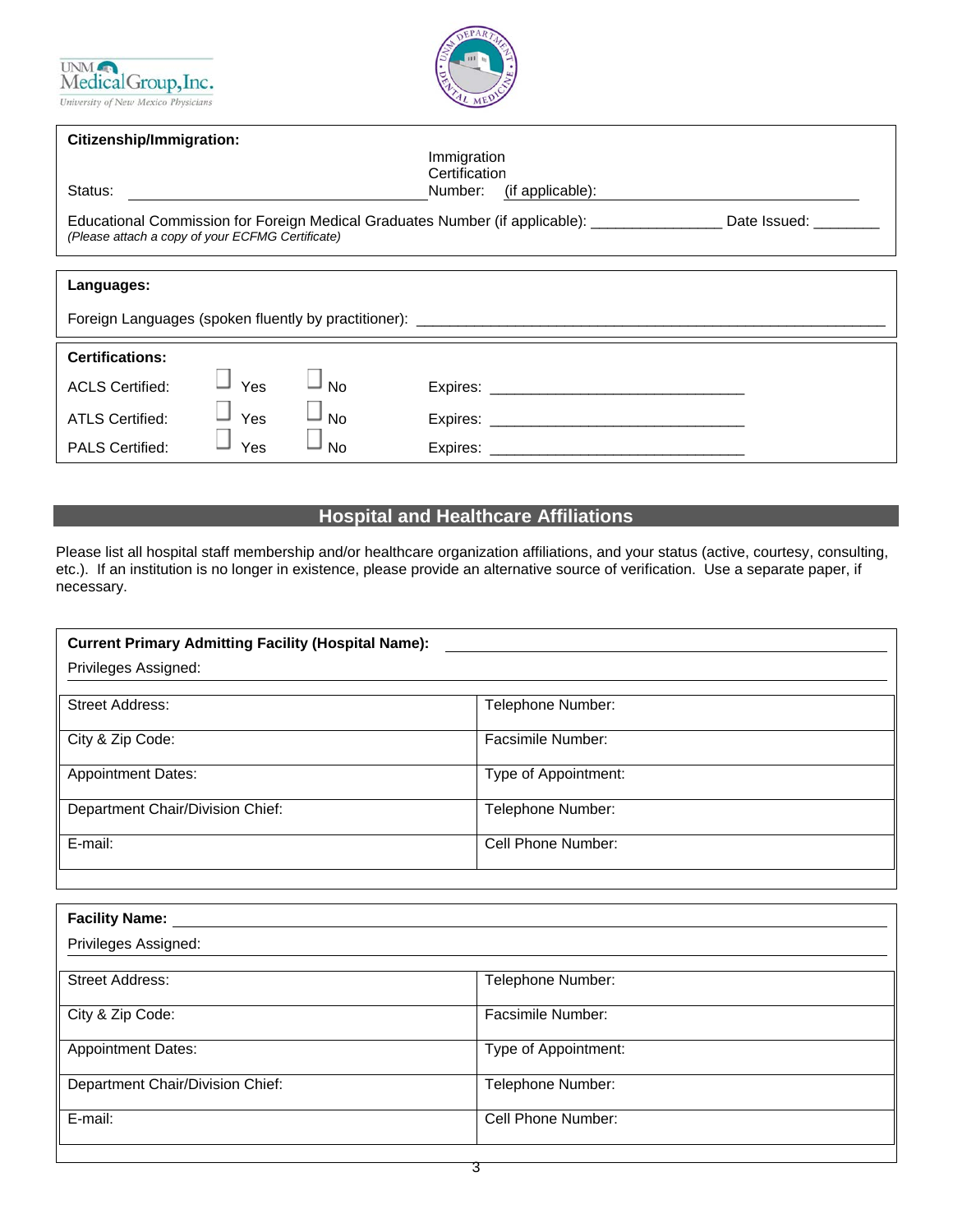



| <b>Facility Name:</b>            |                      |
|----------------------------------|----------------------|
| Privileges Assigned:             |                      |
| <b>Street Address:</b>           | Telephone Number:    |
|                                  |                      |
| City & Zip Code:                 | Facsimile Number:    |
| <b>Appointment Dates:</b>        | Type of Appointment: |
| Department Chair/Division Chief: | Telephone Number:    |
| E-mail:                          | Cell Phone Number:   |

| <b>Facility Name:</b>            |                      |  |
|----------------------------------|----------------------|--|
| Privileges Assigned:             |                      |  |
| <b>Street Address:</b>           | Telephone Number:    |  |
| City & Zip Code:                 | Facsimile Number:    |  |
| <b>Appointment Dates:</b>        | Type of Appointment: |  |
| Department Chair/Division Chief: | Telephone Number:    |  |
| E-mail:                          | Cell Phone Number:   |  |
|                                  |                      |  |

# **Resident Locations**

Please list all previous experience, including months and years, listing the most recent first. Attach a separate page if necessary.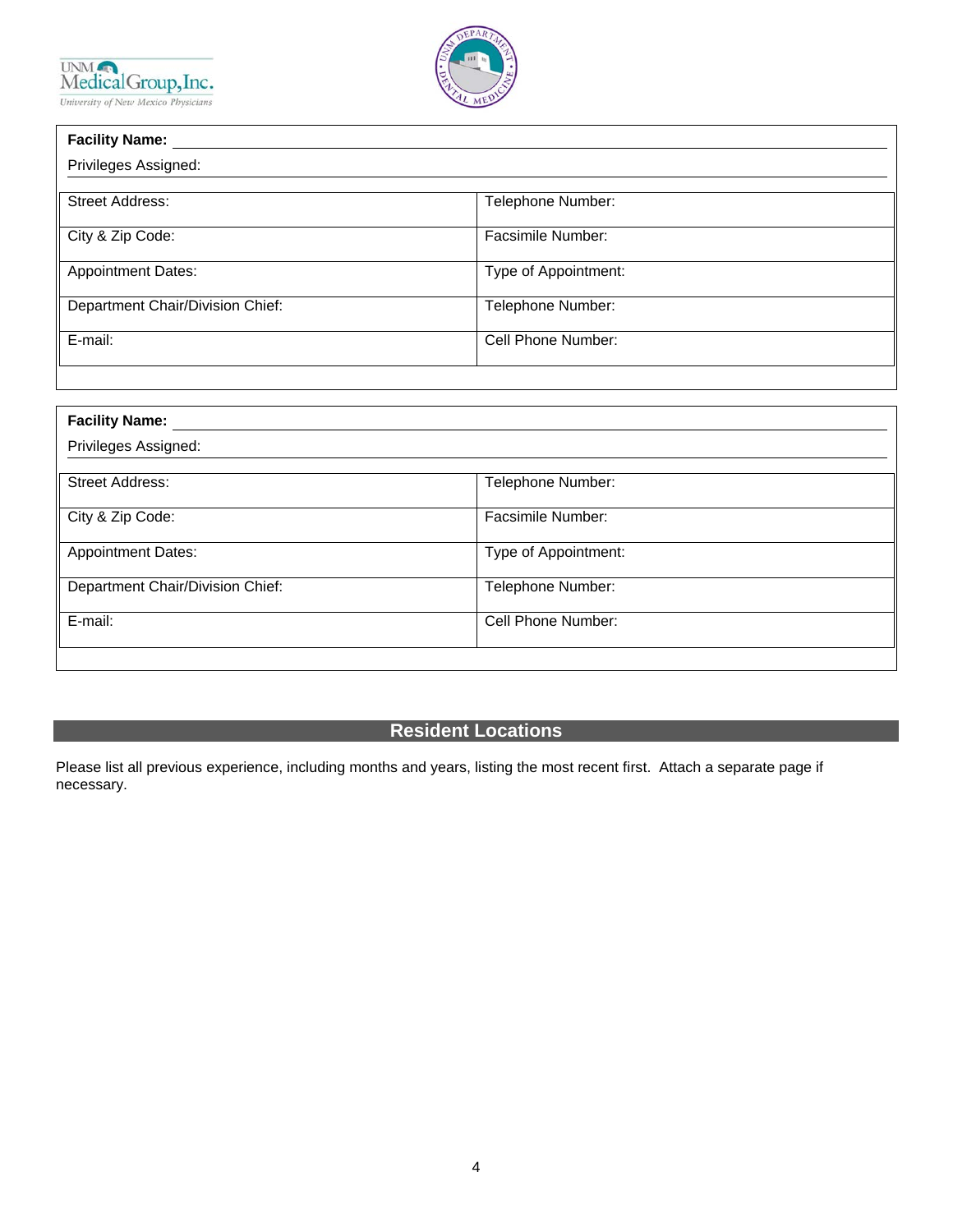



| Organization:                    |                        |  |
|----------------------------------|------------------------|--|
| Type of Practice:                |                        |  |
| <b>Street Address:</b>           | Telephone Number:      |  |
| City & Zip Code:                 | Facsimile Number:      |  |
| Begin Date (Month/Year):         | End Date (Month/Year): |  |
| Department Chair/Division Chief: | Telephone Number:      |  |
| E-mail:                          | Cell Phone Number:     |  |
|                                  |                        |  |

| Organization:                    |                        |  |  |  |
|----------------------------------|------------------------|--|--|--|
| Type of Practice:                |                        |  |  |  |
| <b>Street Address:</b>           | Telephone Number:      |  |  |  |
| City & Zip Code:                 | Facsimile Number:      |  |  |  |
| Begin Date (Month/Year):         | End Date (Month/Year): |  |  |  |
| Department Chair/Division Chief: | Telephone Number:      |  |  |  |
| E-mail:                          | Cell Phone Number:     |  |  |  |

| Organization:                    |                        |
|----------------------------------|------------------------|
| Type of Practice:                |                        |
| <b>Street Address:</b>           | Telephone Number:      |
| City & Zip Code:                 | Facsimile Number:      |
| Begin Date (Month/Year):         | End Date (Month/Year): |
| Department Chair/Division Chief: | Telephone Number:      |
| E-mail:                          | Cell Phone Number:     |
|                                  |                        |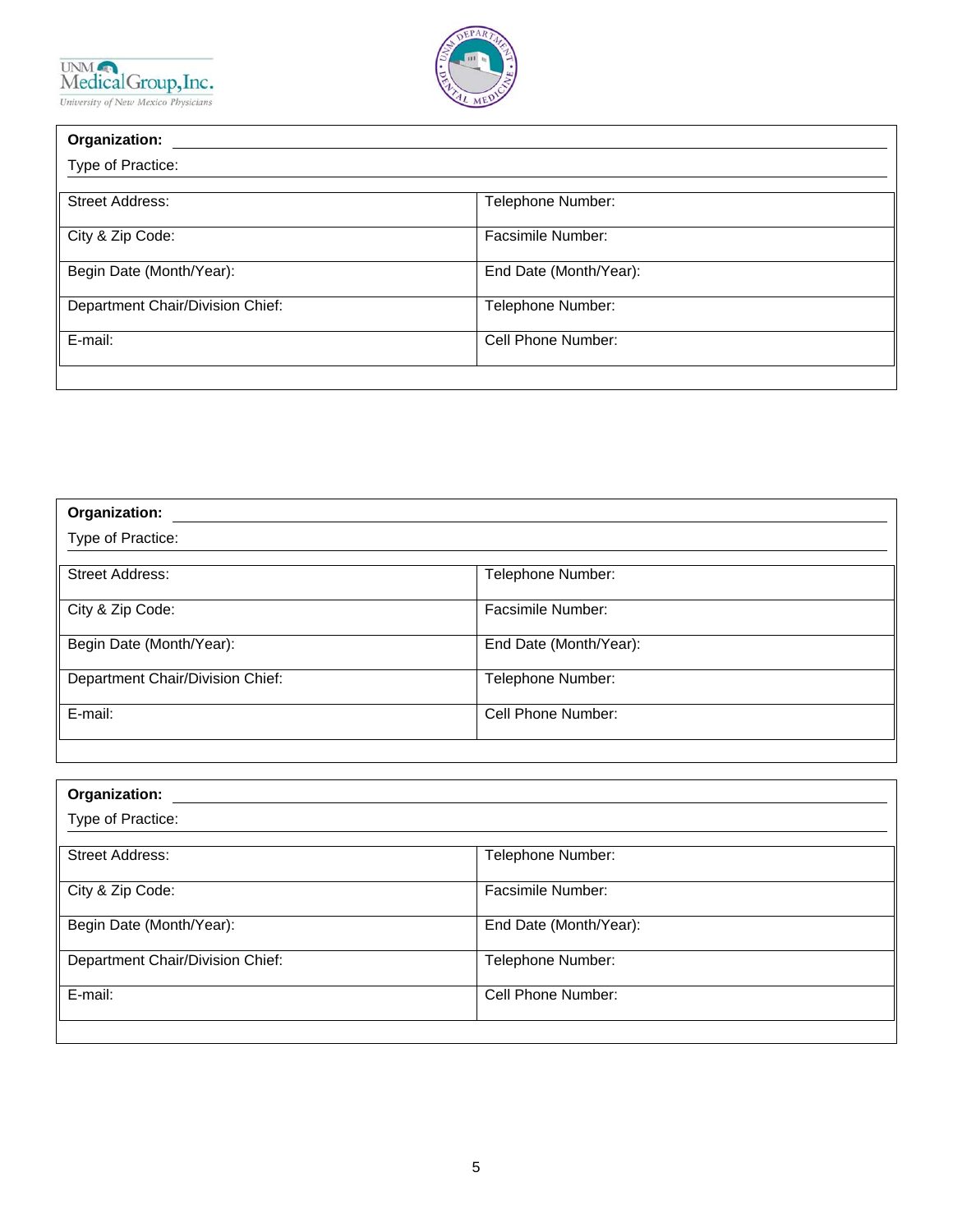



| Organization:                    |                        |  |
|----------------------------------|------------------------|--|
| Type of Practice:                |                        |  |
| <b>Street Address:</b>           | Telephone Number:      |  |
| City & Zip Code:                 | Facsimile Number:      |  |
| Begin Date (Month/Year):         | End Date (Month/Year): |  |
| Department Chair/Division Chief: | Telephone Number:      |  |
| E-mail:                          | Cell Phone Number:     |  |
|                                  |                        |  |

*Please provide a written explanation for any gaps in work history of two (2) months or more.*

#### **Professional References**

*\_\_\_\_\_\_\_\_\_\_\_\_\_\_\_\_\_\_\_\_\_\_\_\_\_\_\_\_\_\_\_\_\_\_\_\_\_\_\_\_\_\_\_\_\_\_\_\_\_\_\_\_\_\_\_\_\_\_\_\_\_\_\_\_\_\_\_\_\_\_\_\_\_\_\_\_\_\_\_\_\_\_\_\_\_\_\_\_\_\_\_\_\_\_\_\_\_ \_\_\_\_\_\_\_\_\_\_\_\_\_\_\_\_\_\_\_\_\_\_\_\_\_\_\_\_\_\_\_\_\_\_\_\_\_\_\_\_\_\_\_\_\_\_\_\_\_\_\_\_\_\_\_\_\_\_\_\_\_\_\_\_\_\_\_\_\_\_\_\_\_\_\_\_\_\_\_\_\_\_\_\_\_\_\_\_\_\_\_\_\_\_\_\_\_ \_\_\_\_\_\_\_\_\_\_\_\_\_\_\_\_\_\_\_\_\_\_\_\_\_\_\_\_\_\_\_\_\_\_\_\_\_\_\_\_\_\_\_\_\_\_\_\_\_\_\_\_\_\_\_\_\_\_\_\_\_\_\_\_\_\_\_\_\_\_\_\_\_\_\_\_\_\_\_\_\_\_\_\_\_\_\_\_\_\_\_\_\_\_\_\_\_ \_\_\_\_\_\_\_\_\_\_\_\_\_\_\_\_\_\_\_\_\_\_\_\_\_\_\_\_\_\_\_\_\_\_\_\_\_\_\_\_\_\_\_\_\_\_\_\_\_\_\_\_\_\_\_\_\_\_\_\_\_\_\_\_\_\_\_\_\_\_\_\_\_\_\_\_\_\_\_\_\_\_\_\_\_\_\_\_\_\_\_\_\_\_\_\_\_ \_\_\_\_\_\_\_\_\_\_\_\_\_\_\_\_\_\_\_\_\_\_\_\_\_\_\_\_\_\_\_\_\_\_\_\_\_\_\_\_\_\_\_\_\_\_\_\_\_\_\_\_\_\_\_\_\_\_\_\_\_\_\_\_\_\_\_\_\_\_\_\_\_\_\_\_\_\_\_\_\_\_\_\_\_\_\_\_\_\_\_\_\_\_\_\_\_ \_\_\_\_\_\_\_\_\_\_\_\_\_\_\_\_\_\_\_\_\_\_\_\_\_\_\_\_\_\_\_\_\_\_\_\_\_\_\_\_\_\_\_\_\_\_\_\_\_\_\_\_\_\_\_\_\_\_\_\_\_\_\_\_\_\_\_\_\_\_\_\_\_\_\_\_\_\_\_\_\_\_\_\_\_\_\_\_\_\_\_\_\_\_\_\_\_ \_\_\_\_\_\_\_\_\_\_\_\_\_\_\_\_\_\_\_\_\_\_\_\_\_\_\_\_\_\_\_\_\_\_\_\_\_\_\_\_\_\_\_\_\_\_\_\_\_\_\_\_\_\_\_\_\_\_\_\_\_\_\_\_\_\_\_\_\_\_\_\_\_\_\_\_\_\_\_\_\_\_\_\_\_\_\_\_\_\_\_\_\_\_\_\_\_*

Please list three (3) professional peers with the same type of license, or a higher level of licensure, who are familiar with your professional performance in the past two (2) years*. One of the references must be the Program Director of the General Practice Residency (GPR) or Advanced Education in General Dentistry (AEGD) where you completed your year one.* 

|                                                                                                                                                                                                                                      | Specialty:           |
|--------------------------------------------------------------------------------------------------------------------------------------------------------------------------------------------------------------------------------------|----------------------|
| Company:                                                                                                                                                                                                                             | Telephone: _________ |
| Address:                                                                                                                                                                                                                             |                      |
| E-mail:                                                                                                                                                                                                                              |                      |
| Name & Title: <u>example and the set of the set of the set of the set of the set of the set of the set of the set of the set of the set of the set of the set of the set of the set of the set of the set of the set of the set </u> | Specialty:           |
| Company:                                                                                                                                                                                                                             | Telephone: _________ |
| Address:                                                                                                                                                                                                                             |                      |
| E-mail:                                                                                                                                                                                                                              |                      |
|                                                                                                                                                                                                                                      | Specialty: ________  |
| Company:                                                                                                                                                                                                                             | Telephone: _________ |
| Address:                                                                                                                                                                                                                             |                      |
| E-mail:                                                                                                                                                                                                                              |                      |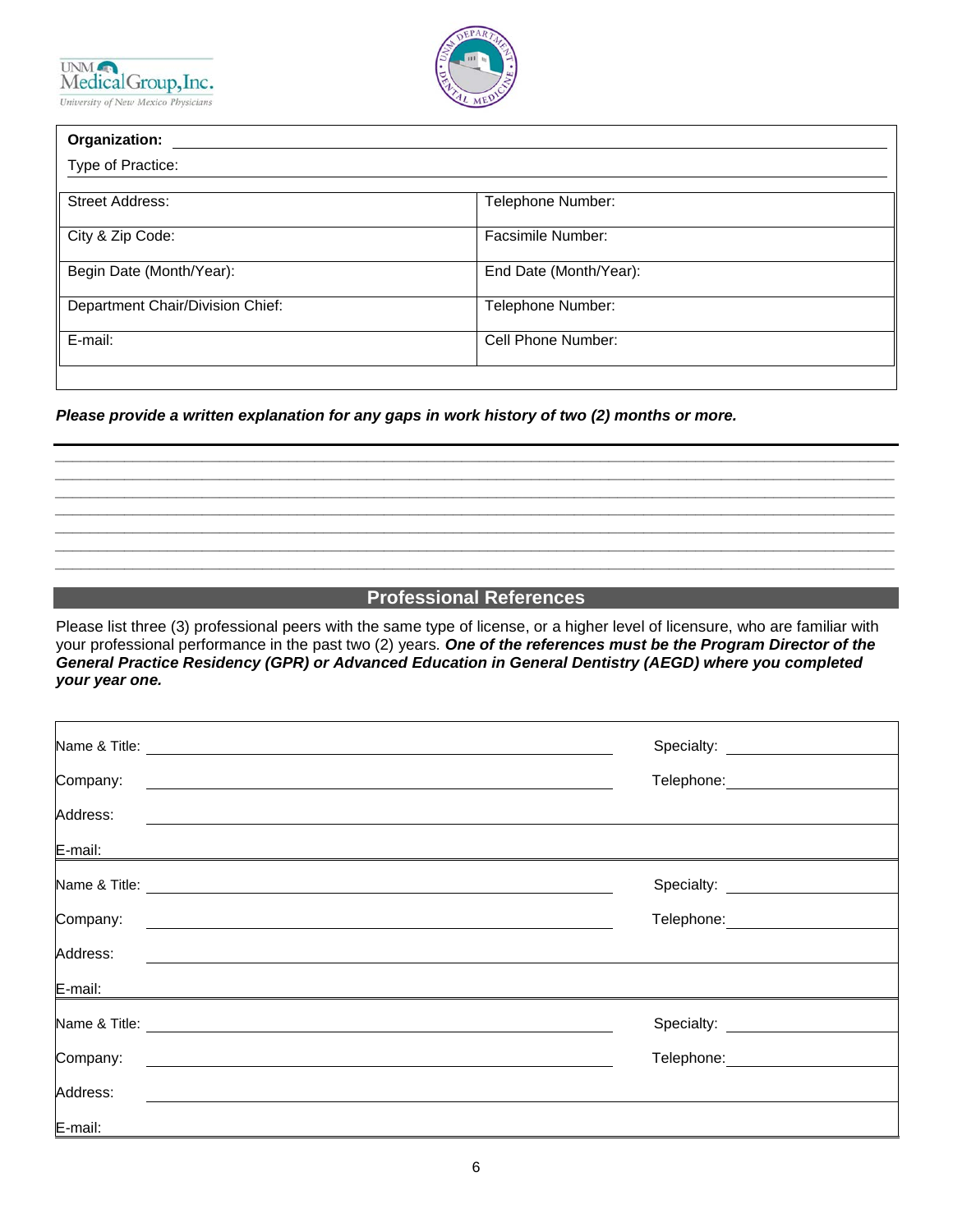



#### **Licensure Registration Information**

List all licenses held in all jurisdictions. Attach a separate page, if necessary.

| Number (Indicate if Pending):                                                                                                                                                                                                  | State:                              |                       | <b>Issue Date:</b>                                                  |                 |
|--------------------------------------------------------------------------------------------------------------------------------------------------------------------------------------------------------------------------------|-------------------------------------|-----------------------|---------------------------------------------------------------------|-----------------|
|                                                                                                                                                                                                                                |                                     |                       | <b>Expiration Date:</b>                                             |                 |
| State Professional License/Certification                                                                                                                                                                                       | State:                              |                       | <b>Issue Date:</b>                                                  |                 |
| Number (Indicate if Pending):                                                                                                                                                                                                  |                                     |                       | <b>Expiration Date:</b>                                             |                 |
| State Professional License/Certification                                                                                                                                                                                       | State:                              |                       | <b>Issue Date:</b>                                                  |                 |
| Number (Indicate if Pending):                                                                                                                                                                                                  |                                     |                       |                                                                     |                 |
|                                                                                                                                                                                                                                |                                     |                       | <b>Expiration Date:</b>                                             |                 |
| State Professional License/Certification<br>Number (Indicate if Pending):                                                                                                                                                      | State:                              |                       | <b>Issue Date:</b>                                                  |                 |
|                                                                                                                                                                                                                                |                                     |                       | <b>Expiration Date:</b>                                             |                 |
|                                                                                                                                                                                                                                | <b>Drug Certificate Information</b> |                       |                                                                     |                 |
|                                                                                                                                                                                                                                |                                     |                       |                                                                     |                 |
| Federal Drug Enforcement Administration (DEA) Registration:                                                                                                                                                                    |                                     | Not Applicable        | Pending                                                             | State: ________ |
|                                                                                                                                                                                                                                |                                     | Expiration            | <u> 1980 - Andrea Station Barbara, amerikan personal (h. 1980).</u> |                 |
|                                                                                                                                                                                                                                |                                     |                       |                                                                     |                 |
|                                                                                                                                                                                                                                |                                     |                       |                                                                     |                 |
| <b>State Controlled Substance Registration (CSR):</b>                                                                                                                                                                          |                                     | $\Box$ Not Applicable | $\Box$ Pending                                                      | State:          |
| DEA Number National Secretary Andrew Secretary Andrew Secretary Andrew Secretary Andrew Secretary Andrew Secretary Andrew Secretary Andrew Secretary Andrew Secretary Andrew Secretary Andrew Secretary Andrew Secretary Andre |                                     |                       |                                                                     |                 |
|                                                                                                                                                                                                                                |                                     |                       |                                                                     |                 |
|                                                                                                                                                                                                                                |                                     |                       |                                                                     |                 |
|                                                                                                                                                                                                                                |                                     |                       |                                                                     |                 |
|                                                                                                                                                                                                                                |                                     |                       |                                                                     |                 |
|                                                                                                                                                                                                                                | <b>Educational Background</b>       |                       |                                                                     |                 |
|                                                                                                                                                                                                                                |                                     |                       |                                                                     |                 |
| Did you complete the Advanced Dental Admission Test (ADAT)?                                                                                                                                                                    |                                     | $\Box$ Yes            | $\Box$ No If yes, please provide score: _______                     |                 |
|                                                                                                                                                                                                                                |                                     |                       |                                                                     |                 |
|                                                                                                                                                                                                                                |                                     |                       |                                                                     |                 |
| <b>Institution Name</b>                                                                                                                                                                                                        | Dates of Attendance                 |                       | Degree(s) Earned                                                    |                 |
|                                                                                                                                                                                                                                |                                     |                       |                                                                     |                 |
|                                                                                                                                                                                                                                |                                     |                       |                                                                     |                 |
|                                                                                                                                                                                                                                |                                     |                       |                                                                     |                 |
|                                                                                                                                                                                                                                |                                     |                       |                                                                     |                 |
|                                                                                                                                                                                                                                |                                     |                       |                                                                     |                 |
|                                                                                                                                                                                                                                |                                     |                       |                                                                     |                 |
|                                                                                                                                                                                                                                |                                     |                       |                                                                     |                 |
|                                                                                                                                                                                                                                |                                     |                       |                                                                     |                 |
|                                                                                                                                                                                                                                |                                     |                       |                                                                     |                 |

#### **Professional Practice Questions**

Please answer the following questions (circle yes or no). If you answer "YES" to any question, you must give details including name, address, and telephone number of significant parties on a separate sheet of paper. You must respond to each question.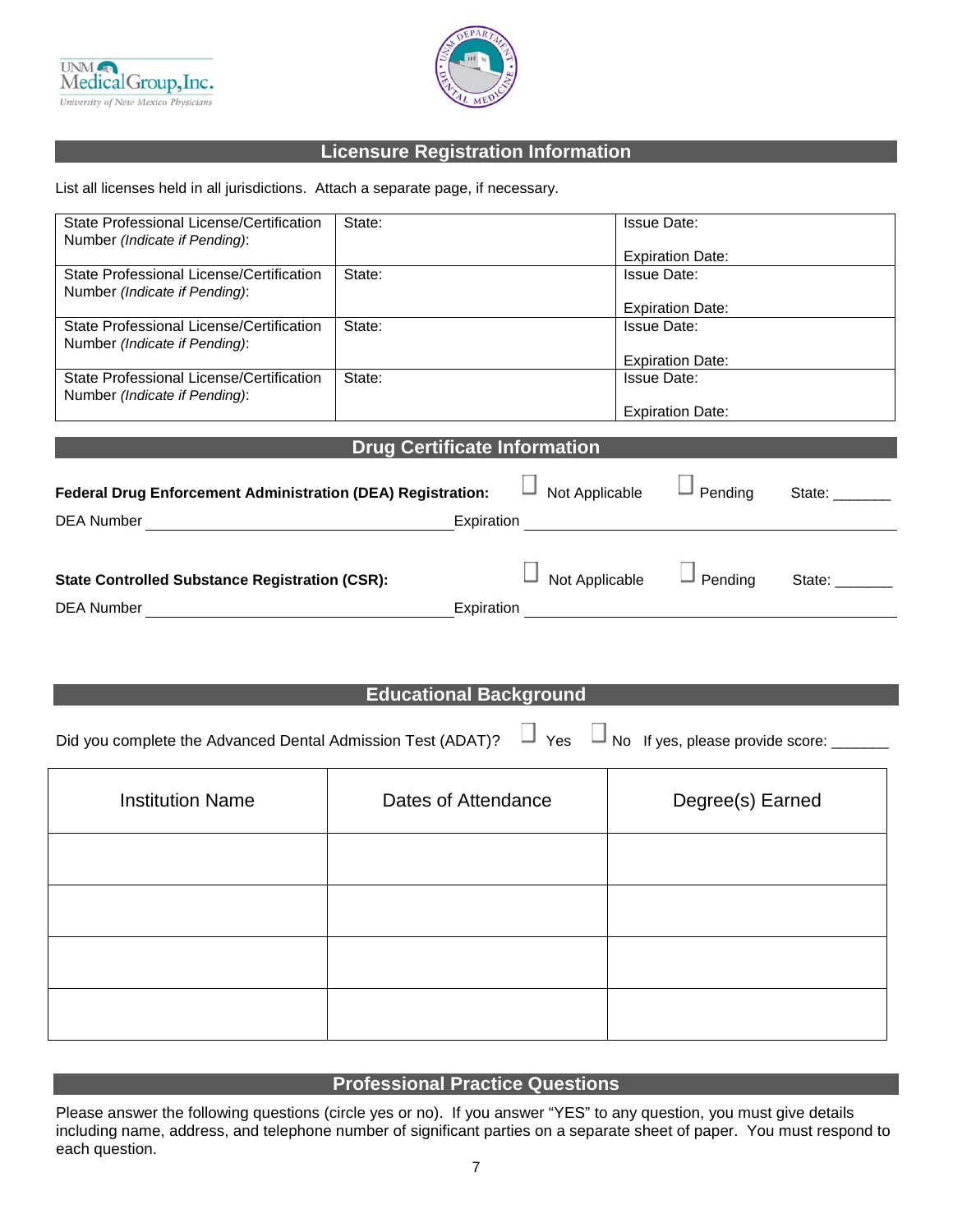



|    | 1. Has your professional liability coverage been terminated by action of the insurance company<br>(except as a result of the company ceasing to offer insurance coverage to physicians or other<br>practitioners)?                                                                                                   | Yes | No |
|----|----------------------------------------------------------------------------------------------------------------------------------------------------------------------------------------------------------------------------------------------------------------------------------------------------------------------|-----|----|
| 2. | Have you ever been denied professional liability insurance coverage?                                                                                                                                                                                                                                                 | Yes | No |
| 3. | Have your professional liability carrier ever excluded any specific procedures from your coverage?                                                                                                                                                                                                                   | Yes | No |
| 4. | Have you ever been denied membership or renewal thereof, or been subject to disciplinary action<br>in any professional organization?                                                                                                                                                                                 | Yes | No |
| 5. | Have you ever ha any sanctions imposed by Medicare and/or Medicaid?                                                                                                                                                                                                                                                  | Yes | No |
| 6. | Have you ever been convicted of a misdemeanor or felony (excluding minor traffic violations) in the<br>United States or any crime in another country?                                                                                                                                                                | Yes | No |
| 7. | Have you ever been arrested, indicted, charged, or been a defendant in a trial, regardless of the outcome, of<br>any crime involving: intoxication, illegal use, possession or distribution of an illegal substance, trafficking of<br>DEA Schedule II drugs, sexual offenses, domestic violence or harm to a minor? | Yes | No |
|    | 8. Have you ever been subject to investigation by a government entity or licensing board that could<br>have resulted, or did result, in licensure sanctions or other adverse actions, irrespective of the<br>outcome?                                                                                                | Yes | No |
| 9. | Has your application for licensure or license to practice in any jurisdiction ever been investigated,<br>voluntarily or involuntarily limited, suspended, revoked, surrendered, or denied?                                                                                                                           | Yes | No |
|    | 10. Are any currently held licenses pending investigation or being challenged?                                                                                                                                                                                                                                       | Yes | No |
|    | 11. Have you ever been notified to appear before any licensing agency for a hearing or complaint of<br>any nature?                                                                                                                                                                                                   | Yes | No |
|    | 12. Have you ever been named in any formal requests for corrective actions filed by any healthcare<br>entity where you have had an appointment (a request which could result in either formal or informal<br>proceedings)?                                                                                           | Yes | No |
|    | 13. Have your privileges at any healthcare entity ever been voluntarily or involuntarily suspended,<br>restricted, diminished, revoked or not renewed, except for medical records delinquency?                                                                                                                       | Yes | No |
|    | 14. Have your privileges at any healthcare entity ever been voluntarily or involuntarily suspended,<br>restricted, diminished, revoked or not renewed, except for medical records delinquency?                                                                                                                       | Yes | No |
|    | 15. Have you ever resigned from a healthcare entity while under investigation for or to avoid<br>modification, suspension, or termination of privileges?                                                                                                                                                             | Yes | No |
|    | 16. Has your federal or state narcotics registration certificate in any jurisdiction ever been voluntarily or<br>involuntarily limited (stipulations), suspended, revoked, restricted, or surrendered, or is it currently<br>being challenged?                                                                       | Yes | No |
|    | 17. Have you ever been involved in a settlement, medical malpractice claim or suit, or have you ever<br>received written notice of intent to file such a suit? If yes, please provide the following information<br>for each claim or suit. Please list on a separate sheet of paper for each case (see page 10):     | Yes | No |
|    | Name, age, sex of patient/claimant.<br>$\bullet$                                                                                                                                                                                                                                                                     |     |    |
|    | Date(s) and type of treatment and/or surgery that led to the allegations against you.<br>٠                                                                                                                                                                                                                           |     |    |
|    | Nature of allegations in claims/suits. Specify whether a suit was ever filed.<br>٠                                                                                                                                                                                                                                   |     |    |
|    | Names of other practitioners and hospital, if any, involved in claims or suit.                                                                                                                                                                                                                                       |     |    |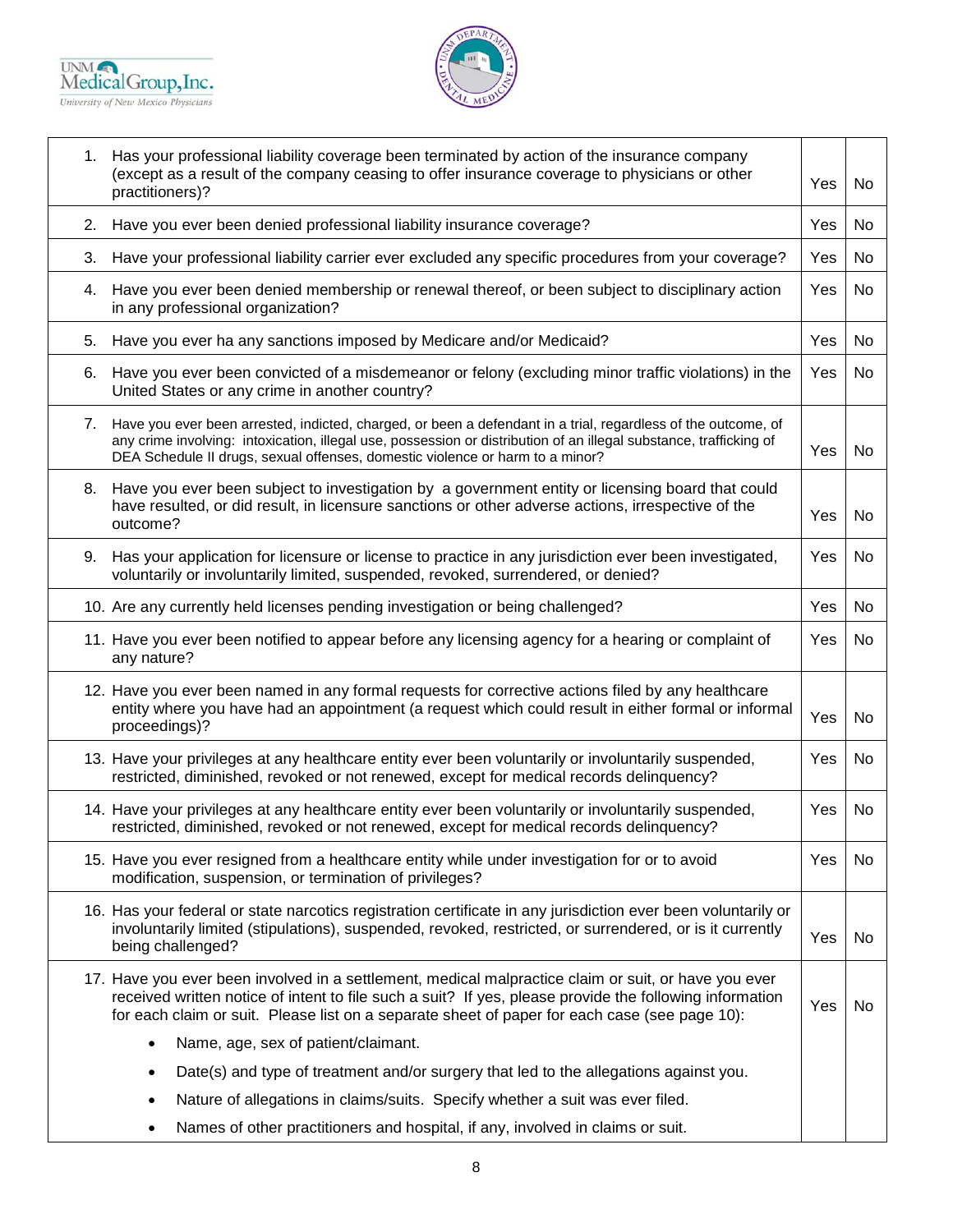



|                                                                                                                                                                                                                                                                                                            | Disposition or current status of claim or suit (be specific).                                                                                                                                                                                                                                                                                      |     |           |
|------------------------------------------------------------------------------------------------------------------------------------------------------------------------------------------------------------------------------------------------------------------------------------------------------------|----------------------------------------------------------------------------------------------------------------------------------------------------------------------------------------------------------------------------------------------------------------------------------------------------------------------------------------------------|-----|-----------|
|                                                                                                                                                                                                                                                                                                            | Name of insurance carrier defending you. • Name of defense attorney.                                                                                                                                                                                                                                                                               |     |           |
| 18. Do you know of any reason why you cannot perform the essential duties of the clinical<br>privileges/functions which you are requesting, with or without a reasonable accommodation<br>according to acceptable standards of professional performance and without posing a direct threat<br>to patients? |                                                                                                                                                                                                                                                                                                                                                    |     | <b>No</b> |
|                                                                                                                                                                                                                                                                                                            | 19. Do you use illegal drugs or have you illegally used drugs in the past five years?                                                                                                                                                                                                                                                              | Yes | <b>No</b> |
|                                                                                                                                                                                                                                                                                                            | 20. Are you now, or were you in the past, addicted to, abusive of, or in treatment for abuse of any<br>controlled substances, habit-forming drugs, prescription medication or alcohol?                                                                                                                                                             |     | <b>No</b> |
|                                                                                                                                                                                                                                                                                                            | 21. Have you ever, for any reason resigned from or withdrawn from a medical or professional school or<br>postgraduate training program?                                                                                                                                                                                                            |     |           |
|                                                                                                                                                                                                                                                                                                            | 22. Have you ever, for any reason been suspended, dismissed, or expelled from a medical or<br>professional school or postgraduate training program?                                                                                                                                                                                                |     |           |
|                                                                                                                                                                                                                                                                                                            | 23. Have you ever, for any reason been placed on probation or remediation, including academic<br>probation or remediation, by a medical or professional school or postgraduate training program?                                                                                                                                                   |     | No.       |
|                                                                                                                                                                                                                                                                                                            | 24. Have you ever, for any reason taken a leave of absence or break from, or had any interruptions or<br>extensions in, a medical or professional school or postgraduate training program for any reason,<br>personal or professional (including illness or disability, pregnancy or maternity, any academic<br>issues, or other similar reasons)? | Yes | No        |

### **Disclaimer and Signature**

*I certify that my information are true and complete to the best of my knowledge. I agree to allow the UNM Medical Group, Inc. to contact my previous supervisor and references listed above.*

*If this application leads to employment, I understand that false or misleading information in my application or interview may result in my release.*

Signature: Date:

Social Security Number: \_\_\_\_\_\_\_\_\_\_\_\_\_\_\_\_\_\_\_\_\_\_\_\_\_\_\_\_

#### **Additional Information**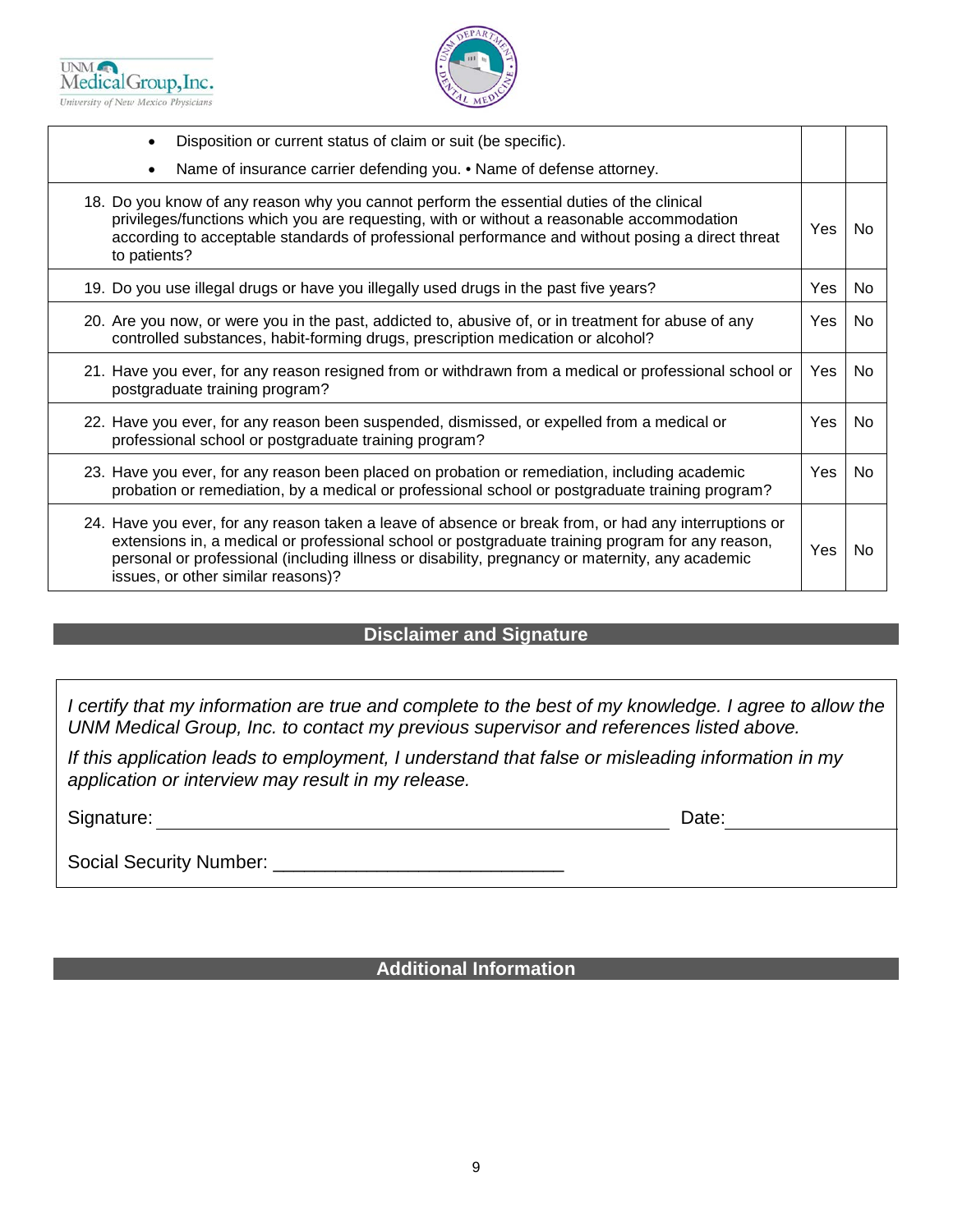



*Please attach the following information with your application. Failure to submit the information will result in an incomplete application.*

- **A Current Resume**
- **Essay One: On a separate page of paper type your response to an account of a "helping incident" in which you were the person who provided the help. Include the nature and extend of the request, your assessment of the issue(s), problem(s), and situation(s). Describe how you came to be involved and what you did.**
- **Essay Two: On a separate page of paper type your response to a description of your PGY-1 experience.**
- **Essay Three: On a separate page of paper type your response to your impression of PGY-2 and your educational goals, including how this education will be used to meet your professional goals.**

#### **Malpractice Claims History**

(See page 8, question 17)

# Not Applicable

If applicable, please copy this form for each additional malpractice claim. Failure to complete this form in its entirety will result in a delay in processing of your application.

| a.             | Name of Practitioner:                                     |
|----------------|-----------------------------------------------------------|
| b.             | Name and Age of Claimant:                                 |
| C <sub>1</sub> | Date of Incident:                                         |
| d.             | Location of Incident:                                     |
| $\mathbf{e}$ . | Date of Lawsuit Filed:                                    |
| f.             | Name of Court:                                            |
| g.             | Case Number:                                              |
| h.             | Case History of Patient Care (Describe your involvement): |
| i.             | Alleged Malpractice:                                      |
| i.             | Patient Outcome:                                          |
| k.             | Status of the Case (with reference to you, specifically): |
|                | Pending                                                   |
|                | Dismissed<br>Date:                                        |
|                | $\overline{10}$                                           |